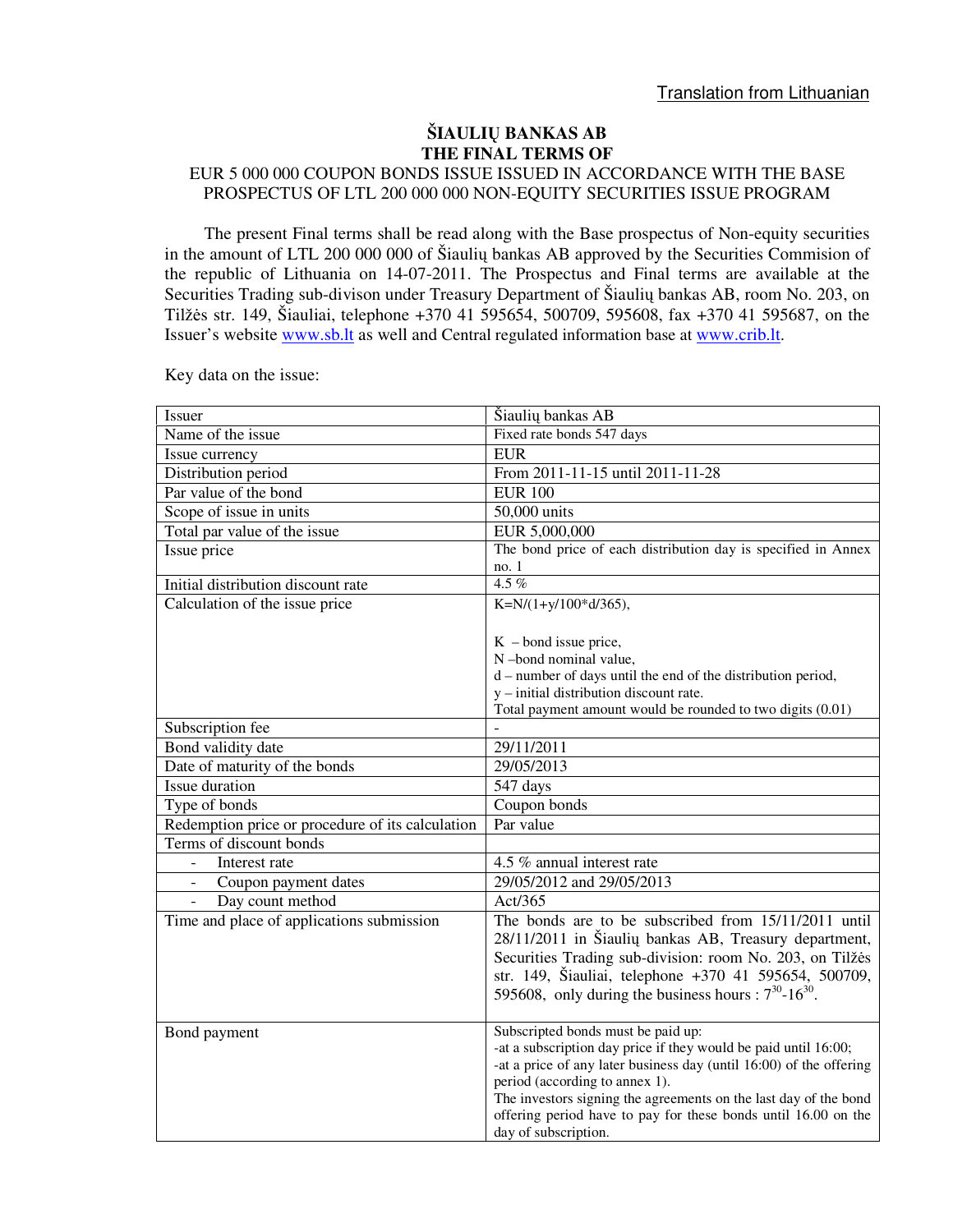| Distributor                                     | Šiaulių bankas AB Tilžės str. 149, Šiauliai, telephone      |  |
|-------------------------------------------------|-------------------------------------------------------------|--|
|                                                 | +370 41 595654, fax +370 41 595687                          |  |
| Distribution place (scope)                      | the Republic of Lithuania                                   |  |
| Smallest amount of bonds offered to one         | 1 unit                                                      |  |
| investor                                        |                                                             |  |
| Biggest amount of bonds offered to one investor | 50,000 units                                                |  |
| Intermediary of public trading protecting       | UAB FMI, Orion Securities", A.Tumeno g.4, 9 fl., 01109      |  |
| interests of securities holders                 | Vilnius, tel. +370 5 2603969                                |  |
| Listing                                         | No listing                                                  |  |
| Calculation agent                               | Šiaulių bankas AB                                           |  |
| Settlement intermediary                         | Šiaulių bankas AB                                           |  |
| Depository intermediary                         | Šiaulių bankas AB                                           |  |
| Annulment of the issue                          | Issue might be cancelled in case of total nominal value of  |  |
|                                                 | the issue does not exceed EUR 300,000. The fact of issue    |  |
|                                                 | cancellation shall be announced in 1 working day since      |  |
|                                                 | the end of bond issue and published on Bank's website       |  |
|                                                 | www.sb.lt and Central storage facility database website     |  |
|                                                 | www.crib.lt. In case of issue cancellation all bond         |  |
|                                                 | subscription agreements will be treated as null and void    |  |
|                                                 | and the funds paid for bonds with accumulated interest for  |  |
|                                                 | the days prior the end of issue offering will be repaid to  |  |
|                                                 | investor's accounts not later than 5 days since publication |  |
|                                                 | date.                                                       |  |

The issuer bears responsibility for the correctness of the information provided in the present Final terms.

Head of Corporate Banking Division /signature/ Vytautas Sinius